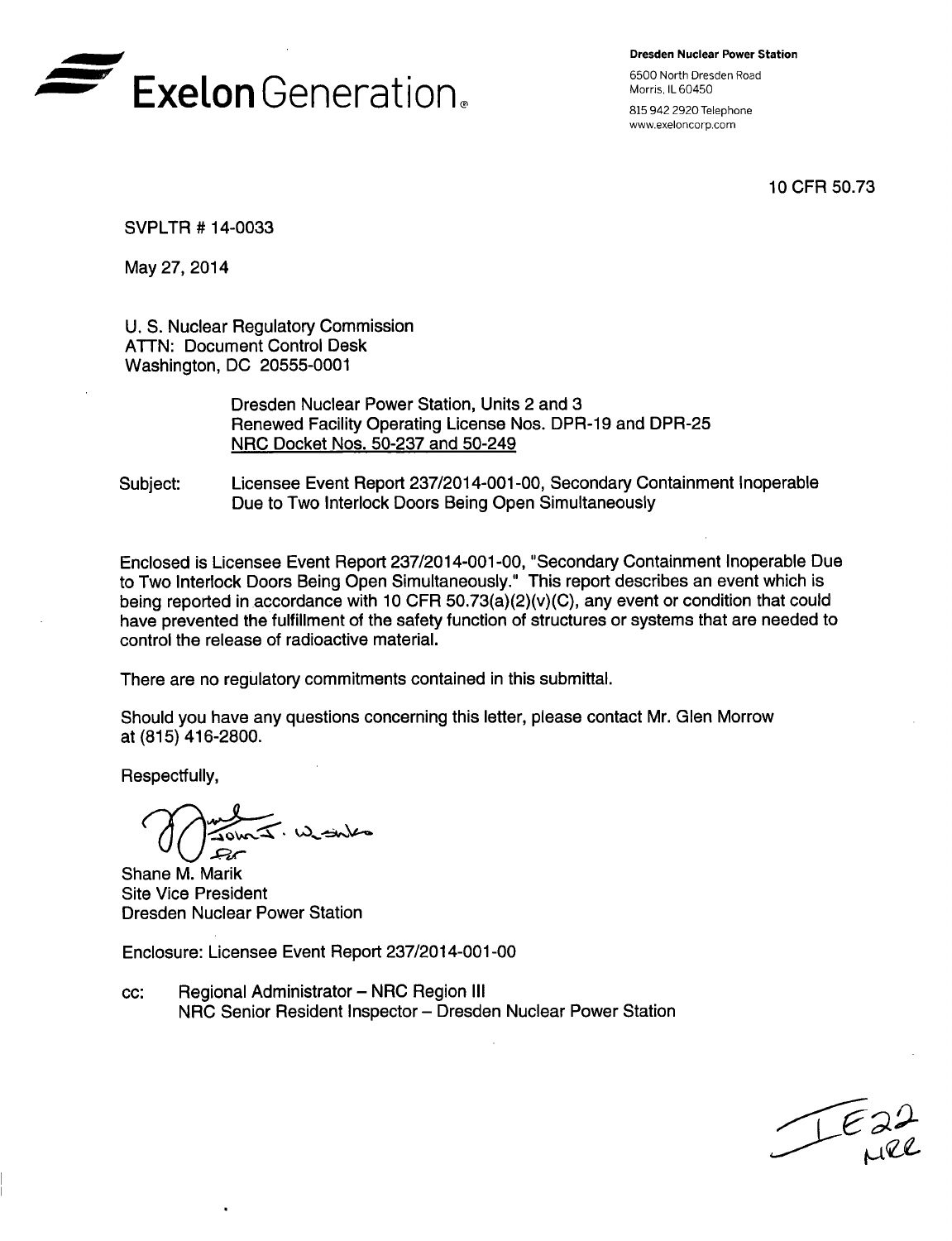| Estimated burden per response to comply with this mandatory collection request: 80 hours.<br>Reported lessons learned are incorporated into the licensing process and fed back to industry.<br>Send comments regarding burden estimate to the FOIA, Privacy and Information Collections<br>Branch (T-5 F53), U.S. Nuclear Regulatory Commission, Washington, DC 20555-0001, or by<br><b>LICENSEE EVENT REPORT (LER)</b><br>internet e-mail to Infocollects. Resource @nrc.gov, and to the Desk Officer, Office of Information and<br>(See Page 2 for required number of<br>Regulatory Affairs, NEOB-10202, (3150-0104), Office of Management and Budget, Washington, DC<br>20503. If a means used to impose an information collection does not display a currently valid OMB<br>digits/characters for each block)<br>control number, the NRC may not conduct or sponsor, and a person is not required to respond to,<br>the information collection.<br><b>1. FACILITY NAME</b><br>2. DOCKET NUMBER<br>3. PAGE<br><b>OF</b><br>Dresden Nuclear Power Station, Unit 2<br>05000237<br>3<br>1<br>Secondary Containment Inoperable Due to Two Interlock Doors Being Open Simultaneously<br><b>5. EVENT DATE</b><br><b>6. LER NUMBER</b><br>7. REPORT DATE<br>8. OTHER FACILITIES INVOLVED<br><b>DOCKET NUMBER</b><br><b>FACILITY NAME</b><br><b>SEQUENTIAL</b><br>REV<br><b>YEAR</b><br><b>MONTH</b><br>DAY<br><b>YEAR</b><br><b>MONTH</b><br>DAY<br><b>YEAR</b><br>Dresden Unit 3<br>05000249<br><b>NUMBER</b><br>NO.<br>DOCKET NUMBER<br><b>FACILITY NAME</b><br>27<br>2014<br>$2014 -$<br>03<br>001<br>00<br>05<br>27<br>14<br>$\blacksquare$<br>N/A<br>05000<br>9. OPERATING MODE<br>11. THIS REPORT IS SUBMITTED PURSUANT TO THE REQUIREMENTS OF 10 CFR §: (Check all that apply)<br>20.2201(b)<br>20.2203(a)(3)(i)<br>50.73(a)(2)(i)(C)<br>50.73(a)(2)(vii)<br>20.2201(d)<br>50.73(a)(2)(ii)(A)<br>50.73(a)(2)(viii)(A)<br>20.2203(a)(3)(ii)<br>20.2203(a)(4)<br>20.2203(a)(1)<br>50.73(a)(2)(ii)(B)<br>50.73(a)(2)(viii)(B)<br>20.2203(a)(2)(i)<br>50.36(c)(1)(i)(A)<br>50.73(a)(2)(iii)<br>50.73(a)(2)(ix)(A)<br>10. POWER LEVEL<br>20.2203(a)(2)(ii)<br>50.73(a)(2)(x)<br>50.36(c)(1)(ii)(A)<br>50.73(a)(2)(iv)(A)<br>20.2203(a)(2)(iii)<br>50.36(c)(2)<br>50.73(a)(2)(v)(A)<br>73.71(a)(4)<br>50.73(a)(2)(v)(B)<br>73.71(a)(5)<br>20.2203(a)(2)(iv)<br>50.46(a)(3)(ii)<br>100<br>⊠<br>50.73(a)(2)(v)(C)<br><b>OTHER</b><br>20.2203(a)(2)(v)<br>50.73(a)(2)(i)(A)<br>Specify in Abstract below or in<br>20.2203(a)(2)(vi)<br>50.73(a)(2)(i)(B)<br>50.73(a)(2)(v)(D)<br>NRC Form 366A<br><b>12. LICENSEE CONTACT FOR THIS LER</b><br><b>LICENSEE CONTACT</b><br>TELEPHONE NUMBER (Include Area Code)<br>Glen Morrow - Regulatory Assurance Manager<br>815-416-2800<br>13. COMPLETE ONE LINE FOR EACH COMPONENT FAILURE DESCRIBED IN THIS REPORT<br>MANU-<br>REPORTABLE<br>REPORTABLE<br>MANU-<br>CAUSE<br>CAUSE<br><b>SYSTEM</b><br><b>COMPONENT</b><br><b>SYSTEM</b><br><b>COMPONENT</b><br><b>FACTURER</b><br><b>FACTURER</b><br>TO EPIX<br>TO EPIX<br>B<br><b>NG</b><br><b>IMEC</b><br>Z021<br>Y<br>14. SUPPLEMENTAL REPORT EXPECTED<br><b>15. EXPECTED</b><br><b>MONTH</b><br><b>YEAR</b><br>DAY<br><b>SUBMISSION</b><br>$\boxtimes$ NO<br>[J] YES (If yes, complete 15. EXPECTED SUBMISSION DATE)<br><b>DATE</b><br>ABSTRACT (Limit to 1400 spaces, i.e., approximately 15 single-spaced typewritten lines)<br>On March 27, 2014, two secondary containment interlock doors were opened simultaneously. At approximately the same time, an<br>Electrical Maintenance Department (EMD) First Line Supervisor (FLS) approached the interlock from the emergency diesel generator<br>side of the 2/3-5850-137 door and two Equipment Operators (EO) approached the interlock from the Reactor Building (RB) side of the<br>2/3-5850-59 door. When both work groups proceeded to enter the interlock, it was realized the doors were open simultaneously and<br>they immediately secured both doors in the closed position.<br>An apparent cause was not identified, however, the most probable cause was determined to be a failure of the magnetic vane<br>operated limit switch on the 2/3-5850-59 EDG door. This determination was based off of historical poor performance of the<br>component. As a result, the station is completing a modification to the interlock doors and replacing the existing limit switches.<br>Based upon the short duration of the secondary containment doors being opened simultaneously and that the Secondary<br>Containment differential pressure remained negative during the course of this event, this event is of low safety significance. The<br>station has adjusted the limit switch and is in the process of implementing a design modification.<br>An Engineering Evaluation was performed (per NEI 99-02, Regulatory Assessment Performance Indicator Guideline) to show this<br>event did not constitute a Safety System Functional Failure.<br>NRC FORM 366 (02-2014) | <b>NRC FORM 366</b><br>$(02 - 2014)$ |  |  |  | <b>U.S. NUCLEAR REGULATORY COMMISSION</b> |  |  |  |  |  | APPROVED BY OMB:  NO. 3150-0104 |  |  |  | <b>EXPIRES: 01/31/2017</b> |  |  |  |
|------------------------------------------------------------------------------------------------------------------------------------------------------------------------------------------------------------------------------------------------------------------------------------------------------------------------------------------------------------------------------------------------------------------------------------------------------------------------------------------------------------------------------------------------------------------------------------------------------------------------------------------------------------------------------------------------------------------------------------------------------------------------------------------------------------------------------------------------------------------------------------------------------------------------------------------------------------------------------------------------------------------------------------------------------------------------------------------------------------------------------------------------------------------------------------------------------------------------------------------------------------------------------------------------------------------------------------------------------------------------------------------------------------------------------------------------------------------------------------------------------------------------------------------------------------------------------------------------------------------------------------------------------------------------------------------------------------------------------------------------------------------------------------------------------------------------------------------------------------------------------------------------------------------------------------------------------------------------------------------------------------------------------------------------------------------------------------------------------------------------------------------------------------------------------------------------------------------------------------------------------------------------------------------------------------------------------------------------------------------------------------------------------------------------------------------------------------------------------------------------------------------------------------------------------------------------------------------------------------------------------------------------------------------------------------------------------------------------------------------------------------------------------------------------------------------------------------------------------------------------------------------------------------------------------------------------------------------------------------------------------------------------------------------------------------------------------------------------------------------------------------------------------------------------------------------------------------------------------------------------------------------------------------------------------------------------------------------------------------------------------------------------------------------------------------------------------------------------------------------------------------------------------------------------------------------------------------------------------------------------------------------------------------------------------------------------------------------------------------------------------------------------------------------------------------------------------------------------------------------------------------------------------------------------------------------------------------------------------------------------------------------------------------------------------------------------------------------------------------------------------------------------------------------------------------------------------------------------------------------------------------------------------------------------------------------------------------------------------------------------------------------------------------------------------------------------------------------------------------------------------------------------------------------------------------------------------------------------------------------------------------------------------------------------------------------------------------------------------------------------------------------------------------------------------------------------------------------------------------------------------------------------------------------------------------------------------------------------------------------------------------------------------|--------------------------------------|--|--|--|-------------------------------------------|--|--|--|--|--|---------------------------------|--|--|--|----------------------------|--|--|--|
|                                                                                                                                                                                                                                                                                                                                                                                                                                                                                                                                                                                                                                                                                                                                                                                                                                                                                                                                                                                                                                                                                                                                                                                                                                                                                                                                                                                                                                                                                                                                                                                                                                                                                                                                                                                                                                                                                                                                                                                                                                                                                                                                                                                                                                                                                                                                                                                                                                                                                                                                                                                                                                                                                                                                                                                                                                                                                                                                                                                                                                                                                                                                                                                                                                                                                                                                                                                                                                                                                                                                                                                                                                                                                                                                                                                                                                                                                                                                                                                                                                                                                                                                                                                                                                                                                                                                                                                                                                                                                                                                                                                                                                                                                                                                                                                                                                                                                                                                                                                                                              |                                      |  |  |  |                                           |  |  |  |  |  |                                 |  |  |  |                            |  |  |  |
|                                                                                                                                                                                                                                                                                                                                                                                                                                                                                                                                                                                                                                                                                                                                                                                                                                                                                                                                                                                                                                                                                                                                                                                                                                                                                                                                                                                                                                                                                                                                                                                                                                                                                                                                                                                                                                                                                                                                                                                                                                                                                                                                                                                                                                                                                                                                                                                                                                                                                                                                                                                                                                                                                                                                                                                                                                                                                                                                                                                                                                                                                                                                                                                                                                                                                                                                                                                                                                                                                                                                                                                                                                                                                                                                                                                                                                                                                                                                                                                                                                                                                                                                                                                                                                                                                                                                                                                                                                                                                                                                                                                                                                                                                                                                                                                                                                                                                                                                                                                                                              |                                      |  |  |  |                                           |  |  |  |  |  |                                 |  |  |  |                            |  |  |  |
|                                                                                                                                                                                                                                                                                                                                                                                                                                                                                                                                                                                                                                                                                                                                                                                                                                                                                                                                                                                                                                                                                                                                                                                                                                                                                                                                                                                                                                                                                                                                                                                                                                                                                                                                                                                                                                                                                                                                                                                                                                                                                                                                                                                                                                                                                                                                                                                                                                                                                                                                                                                                                                                                                                                                                                                                                                                                                                                                                                                                                                                                                                                                                                                                                                                                                                                                                                                                                                                                                                                                                                                                                                                                                                                                                                                                                                                                                                                                                                                                                                                                                                                                                                                                                                                                                                                                                                                                                                                                                                                                                                                                                                                                                                                                                                                                                                                                                                                                                                                                                              |                                      |  |  |  |                                           |  |  |  |  |  |                                 |  |  |  |                            |  |  |  |
|                                                                                                                                                                                                                                                                                                                                                                                                                                                                                                                                                                                                                                                                                                                                                                                                                                                                                                                                                                                                                                                                                                                                                                                                                                                                                                                                                                                                                                                                                                                                                                                                                                                                                                                                                                                                                                                                                                                                                                                                                                                                                                                                                                                                                                                                                                                                                                                                                                                                                                                                                                                                                                                                                                                                                                                                                                                                                                                                                                                                                                                                                                                                                                                                                                                                                                                                                                                                                                                                                                                                                                                                                                                                                                                                                                                                                                                                                                                                                                                                                                                                                                                                                                                                                                                                                                                                                                                                                                                                                                                                                                                                                                                                                                                                                                                                                                                                                                                                                                                                                              | 4. TITLE                             |  |  |  |                                           |  |  |  |  |  |                                 |  |  |  |                            |  |  |  |
|                                                                                                                                                                                                                                                                                                                                                                                                                                                                                                                                                                                                                                                                                                                                                                                                                                                                                                                                                                                                                                                                                                                                                                                                                                                                                                                                                                                                                                                                                                                                                                                                                                                                                                                                                                                                                                                                                                                                                                                                                                                                                                                                                                                                                                                                                                                                                                                                                                                                                                                                                                                                                                                                                                                                                                                                                                                                                                                                                                                                                                                                                                                                                                                                                                                                                                                                                                                                                                                                                                                                                                                                                                                                                                                                                                                                                                                                                                                                                                                                                                                                                                                                                                                                                                                                                                                                                                                                                                                                                                                                                                                                                                                                                                                                                                                                                                                                                                                                                                                                                              |                                      |  |  |  |                                           |  |  |  |  |  |                                 |  |  |  |                            |  |  |  |
|                                                                                                                                                                                                                                                                                                                                                                                                                                                                                                                                                                                                                                                                                                                                                                                                                                                                                                                                                                                                                                                                                                                                                                                                                                                                                                                                                                                                                                                                                                                                                                                                                                                                                                                                                                                                                                                                                                                                                                                                                                                                                                                                                                                                                                                                                                                                                                                                                                                                                                                                                                                                                                                                                                                                                                                                                                                                                                                                                                                                                                                                                                                                                                                                                                                                                                                                                                                                                                                                                                                                                                                                                                                                                                                                                                                                                                                                                                                                                                                                                                                                                                                                                                                                                                                                                                                                                                                                                                                                                                                                                                                                                                                                                                                                                                                                                                                                                                                                                                                                                              |                                      |  |  |  |                                           |  |  |  |  |  |                                 |  |  |  |                            |  |  |  |
|                                                                                                                                                                                                                                                                                                                                                                                                                                                                                                                                                                                                                                                                                                                                                                                                                                                                                                                                                                                                                                                                                                                                                                                                                                                                                                                                                                                                                                                                                                                                                                                                                                                                                                                                                                                                                                                                                                                                                                                                                                                                                                                                                                                                                                                                                                                                                                                                                                                                                                                                                                                                                                                                                                                                                                                                                                                                                                                                                                                                                                                                                                                                                                                                                                                                                                                                                                                                                                                                                                                                                                                                                                                                                                                                                                                                                                                                                                                                                                                                                                                                                                                                                                                                                                                                                                                                                                                                                                                                                                                                                                                                                                                                                                                                                                                                                                                                                                                                                                                                                              |                                      |  |  |  |                                           |  |  |  |  |  |                                 |  |  |  |                            |  |  |  |
|                                                                                                                                                                                                                                                                                                                                                                                                                                                                                                                                                                                                                                                                                                                                                                                                                                                                                                                                                                                                                                                                                                                                                                                                                                                                                                                                                                                                                                                                                                                                                                                                                                                                                                                                                                                                                                                                                                                                                                                                                                                                                                                                                                                                                                                                                                                                                                                                                                                                                                                                                                                                                                                                                                                                                                                                                                                                                                                                                                                                                                                                                                                                                                                                                                                                                                                                                                                                                                                                                                                                                                                                                                                                                                                                                                                                                                                                                                                                                                                                                                                                                                                                                                                                                                                                                                                                                                                                                                                                                                                                                                                                                                                                                                                                                                                                                                                                                                                                                                                                                              |                                      |  |  |  |                                           |  |  |  |  |  |                                 |  |  |  |                            |  |  |  |
|                                                                                                                                                                                                                                                                                                                                                                                                                                                                                                                                                                                                                                                                                                                                                                                                                                                                                                                                                                                                                                                                                                                                                                                                                                                                                                                                                                                                                                                                                                                                                                                                                                                                                                                                                                                                                                                                                                                                                                                                                                                                                                                                                                                                                                                                                                                                                                                                                                                                                                                                                                                                                                                                                                                                                                                                                                                                                                                                                                                                                                                                                                                                                                                                                                                                                                                                                                                                                                                                                                                                                                                                                                                                                                                                                                                                                                                                                                                                                                                                                                                                                                                                                                                                                                                                                                                                                                                                                                                                                                                                                                                                                                                                                                                                                                                                                                                                                                                                                                                                                              |                                      |  |  |  |                                           |  |  |  |  |  |                                 |  |  |  |                            |  |  |  |
|                                                                                                                                                                                                                                                                                                                                                                                                                                                                                                                                                                                                                                                                                                                                                                                                                                                                                                                                                                                                                                                                                                                                                                                                                                                                                                                                                                                                                                                                                                                                                                                                                                                                                                                                                                                                                                                                                                                                                                                                                                                                                                                                                                                                                                                                                                                                                                                                                                                                                                                                                                                                                                                                                                                                                                                                                                                                                                                                                                                                                                                                                                                                                                                                                                                                                                                                                                                                                                                                                                                                                                                                                                                                                                                                                                                                                                                                                                                                                                                                                                                                                                                                                                                                                                                                                                                                                                                                                                                                                                                                                                                                                                                                                                                                                                                                                                                                                                                                                                                                                              |                                      |  |  |  |                                           |  |  |  |  |  |                                 |  |  |  |                            |  |  |  |
|                                                                                                                                                                                                                                                                                                                                                                                                                                                                                                                                                                                                                                                                                                                                                                                                                                                                                                                                                                                                                                                                                                                                                                                                                                                                                                                                                                                                                                                                                                                                                                                                                                                                                                                                                                                                                                                                                                                                                                                                                                                                                                                                                                                                                                                                                                                                                                                                                                                                                                                                                                                                                                                                                                                                                                                                                                                                                                                                                                                                                                                                                                                                                                                                                                                                                                                                                                                                                                                                                                                                                                                                                                                                                                                                                                                                                                                                                                                                                                                                                                                                                                                                                                                                                                                                                                                                                                                                                                                                                                                                                                                                                                                                                                                                                                                                                                                                                                                                                                                                                              |                                      |  |  |  |                                           |  |  |  |  |  |                                 |  |  |  |                            |  |  |  |
|                                                                                                                                                                                                                                                                                                                                                                                                                                                                                                                                                                                                                                                                                                                                                                                                                                                                                                                                                                                                                                                                                                                                                                                                                                                                                                                                                                                                                                                                                                                                                                                                                                                                                                                                                                                                                                                                                                                                                                                                                                                                                                                                                                                                                                                                                                                                                                                                                                                                                                                                                                                                                                                                                                                                                                                                                                                                                                                                                                                                                                                                                                                                                                                                                                                                                                                                                                                                                                                                                                                                                                                                                                                                                                                                                                                                                                                                                                                                                                                                                                                                                                                                                                                                                                                                                                                                                                                                                                                                                                                                                                                                                                                                                                                                                                                                                                                                                                                                                                                                                              |                                      |  |  |  |                                           |  |  |  |  |  |                                 |  |  |  |                            |  |  |  |
|                                                                                                                                                                                                                                                                                                                                                                                                                                                                                                                                                                                                                                                                                                                                                                                                                                                                                                                                                                                                                                                                                                                                                                                                                                                                                                                                                                                                                                                                                                                                                                                                                                                                                                                                                                                                                                                                                                                                                                                                                                                                                                                                                                                                                                                                                                                                                                                                                                                                                                                                                                                                                                                                                                                                                                                                                                                                                                                                                                                                                                                                                                                                                                                                                                                                                                                                                                                                                                                                                                                                                                                                                                                                                                                                                                                                                                                                                                                                                                                                                                                                                                                                                                                                                                                                                                                                                                                                                                                                                                                                                                                                                                                                                                                                                                                                                                                                                                                                                                                                                              |                                      |  |  |  |                                           |  |  |  |  |  |                                 |  |  |  |                            |  |  |  |
|                                                                                                                                                                                                                                                                                                                                                                                                                                                                                                                                                                                                                                                                                                                                                                                                                                                                                                                                                                                                                                                                                                                                                                                                                                                                                                                                                                                                                                                                                                                                                                                                                                                                                                                                                                                                                                                                                                                                                                                                                                                                                                                                                                                                                                                                                                                                                                                                                                                                                                                                                                                                                                                                                                                                                                                                                                                                                                                                                                                                                                                                                                                                                                                                                                                                                                                                                                                                                                                                                                                                                                                                                                                                                                                                                                                                                                                                                                                                                                                                                                                                                                                                                                                                                                                                                                                                                                                                                                                                                                                                                                                                                                                                                                                                                                                                                                                                                                                                                                                                                              |                                      |  |  |  |                                           |  |  |  |  |  |                                 |  |  |  |                            |  |  |  |
|                                                                                                                                                                                                                                                                                                                                                                                                                                                                                                                                                                                                                                                                                                                                                                                                                                                                                                                                                                                                                                                                                                                                                                                                                                                                                                                                                                                                                                                                                                                                                                                                                                                                                                                                                                                                                                                                                                                                                                                                                                                                                                                                                                                                                                                                                                                                                                                                                                                                                                                                                                                                                                                                                                                                                                                                                                                                                                                                                                                                                                                                                                                                                                                                                                                                                                                                                                                                                                                                                                                                                                                                                                                                                                                                                                                                                                                                                                                                                                                                                                                                                                                                                                                                                                                                                                                                                                                                                                                                                                                                                                                                                                                                                                                                                                                                                                                                                                                                                                                                                              |                                      |  |  |  |                                           |  |  |  |  |  |                                 |  |  |  |                            |  |  |  |
|                                                                                                                                                                                                                                                                                                                                                                                                                                                                                                                                                                                                                                                                                                                                                                                                                                                                                                                                                                                                                                                                                                                                                                                                                                                                                                                                                                                                                                                                                                                                                                                                                                                                                                                                                                                                                                                                                                                                                                                                                                                                                                                                                                                                                                                                                                                                                                                                                                                                                                                                                                                                                                                                                                                                                                                                                                                                                                                                                                                                                                                                                                                                                                                                                                                                                                                                                                                                                                                                                                                                                                                                                                                                                                                                                                                                                                                                                                                                                                                                                                                                                                                                                                                                                                                                                                                                                                                                                                                                                                                                                                                                                                                                                                                                                                                                                                                                                                                                                                                                                              |                                      |  |  |  |                                           |  |  |  |  |  |                                 |  |  |  |                            |  |  |  |
|                                                                                                                                                                                                                                                                                                                                                                                                                                                                                                                                                                                                                                                                                                                                                                                                                                                                                                                                                                                                                                                                                                                                                                                                                                                                                                                                                                                                                                                                                                                                                                                                                                                                                                                                                                                                                                                                                                                                                                                                                                                                                                                                                                                                                                                                                                                                                                                                                                                                                                                                                                                                                                                                                                                                                                                                                                                                                                                                                                                                                                                                                                                                                                                                                                                                                                                                                                                                                                                                                                                                                                                                                                                                                                                                                                                                                                                                                                                                                                                                                                                                                                                                                                                                                                                                                                                                                                                                                                                                                                                                                                                                                                                                                                                                                                                                                                                                                                                                                                                                                              |                                      |  |  |  |                                           |  |  |  |  |  |                                 |  |  |  |                            |  |  |  |
|                                                                                                                                                                                                                                                                                                                                                                                                                                                                                                                                                                                                                                                                                                                                                                                                                                                                                                                                                                                                                                                                                                                                                                                                                                                                                                                                                                                                                                                                                                                                                                                                                                                                                                                                                                                                                                                                                                                                                                                                                                                                                                                                                                                                                                                                                                                                                                                                                                                                                                                                                                                                                                                                                                                                                                                                                                                                                                                                                                                                                                                                                                                                                                                                                                                                                                                                                                                                                                                                                                                                                                                                                                                                                                                                                                                                                                                                                                                                                                                                                                                                                                                                                                                                                                                                                                                                                                                                                                                                                                                                                                                                                                                                                                                                                                                                                                                                                                                                                                                                                              |                                      |  |  |  |                                           |  |  |  |  |  |                                 |  |  |  |                            |  |  |  |
|                                                                                                                                                                                                                                                                                                                                                                                                                                                                                                                                                                                                                                                                                                                                                                                                                                                                                                                                                                                                                                                                                                                                                                                                                                                                                                                                                                                                                                                                                                                                                                                                                                                                                                                                                                                                                                                                                                                                                                                                                                                                                                                                                                                                                                                                                                                                                                                                                                                                                                                                                                                                                                                                                                                                                                                                                                                                                                                                                                                                                                                                                                                                                                                                                                                                                                                                                                                                                                                                                                                                                                                                                                                                                                                                                                                                                                                                                                                                                                                                                                                                                                                                                                                                                                                                                                                                                                                                                                                                                                                                                                                                                                                                                                                                                                                                                                                                                                                                                                                                                              |                                      |  |  |  |                                           |  |  |  |  |  |                                 |  |  |  |                            |  |  |  |
|                                                                                                                                                                                                                                                                                                                                                                                                                                                                                                                                                                                                                                                                                                                                                                                                                                                                                                                                                                                                                                                                                                                                                                                                                                                                                                                                                                                                                                                                                                                                                                                                                                                                                                                                                                                                                                                                                                                                                                                                                                                                                                                                                                                                                                                                                                                                                                                                                                                                                                                                                                                                                                                                                                                                                                                                                                                                                                                                                                                                                                                                                                                                                                                                                                                                                                                                                                                                                                                                                                                                                                                                                                                                                                                                                                                                                                                                                                                                                                                                                                                                                                                                                                                                                                                                                                                                                                                                                                                                                                                                                                                                                                                                                                                                                                                                                                                                                                                                                                                                                              |                                      |  |  |  |                                           |  |  |  |  |  |                                 |  |  |  |                            |  |  |  |
|                                                                                                                                                                                                                                                                                                                                                                                                                                                                                                                                                                                                                                                                                                                                                                                                                                                                                                                                                                                                                                                                                                                                                                                                                                                                                                                                                                                                                                                                                                                                                                                                                                                                                                                                                                                                                                                                                                                                                                                                                                                                                                                                                                                                                                                                                                                                                                                                                                                                                                                                                                                                                                                                                                                                                                                                                                                                                                                                                                                                                                                                                                                                                                                                                                                                                                                                                                                                                                                                                                                                                                                                                                                                                                                                                                                                                                                                                                                                                                                                                                                                                                                                                                                                                                                                                                                                                                                                                                                                                                                                                                                                                                                                                                                                                                                                                                                                                                                                                                                                                              |                                      |  |  |  |                                           |  |  |  |  |  |                                 |  |  |  |                            |  |  |  |
|                                                                                                                                                                                                                                                                                                                                                                                                                                                                                                                                                                                                                                                                                                                                                                                                                                                                                                                                                                                                                                                                                                                                                                                                                                                                                                                                                                                                                                                                                                                                                                                                                                                                                                                                                                                                                                                                                                                                                                                                                                                                                                                                                                                                                                                                                                                                                                                                                                                                                                                                                                                                                                                                                                                                                                                                                                                                                                                                                                                                                                                                                                                                                                                                                                                                                                                                                                                                                                                                                                                                                                                                                                                                                                                                                                                                                                                                                                                                                                                                                                                                                                                                                                                                                                                                                                                                                                                                                                                                                                                                                                                                                                                                                                                                                                                                                                                                                                                                                                                                                              |                                      |  |  |  |                                           |  |  |  |  |  |                                 |  |  |  |                            |  |  |  |
|                                                                                                                                                                                                                                                                                                                                                                                                                                                                                                                                                                                                                                                                                                                                                                                                                                                                                                                                                                                                                                                                                                                                                                                                                                                                                                                                                                                                                                                                                                                                                                                                                                                                                                                                                                                                                                                                                                                                                                                                                                                                                                                                                                                                                                                                                                                                                                                                                                                                                                                                                                                                                                                                                                                                                                                                                                                                                                                                                                                                                                                                                                                                                                                                                                                                                                                                                                                                                                                                                                                                                                                                                                                                                                                                                                                                                                                                                                                                                                                                                                                                                                                                                                                                                                                                                                                                                                                                                                                                                                                                                                                                                                                                                                                                                                                                                                                                                                                                                                                                                              |                                      |  |  |  |                                           |  |  |  |  |  |                                 |  |  |  |                            |  |  |  |
|                                                                                                                                                                                                                                                                                                                                                                                                                                                                                                                                                                                                                                                                                                                                                                                                                                                                                                                                                                                                                                                                                                                                                                                                                                                                                                                                                                                                                                                                                                                                                                                                                                                                                                                                                                                                                                                                                                                                                                                                                                                                                                                                                                                                                                                                                                                                                                                                                                                                                                                                                                                                                                                                                                                                                                                                                                                                                                                                                                                                                                                                                                                                                                                                                                                                                                                                                                                                                                                                                                                                                                                                                                                                                                                                                                                                                                                                                                                                                                                                                                                                                                                                                                                                                                                                                                                                                                                                                                                                                                                                                                                                                                                                                                                                                                                                                                                                                                                                                                                                                              |                                      |  |  |  |                                           |  |  |  |  |  |                                 |  |  |  |                            |  |  |  |
|                                                                                                                                                                                                                                                                                                                                                                                                                                                                                                                                                                                                                                                                                                                                                                                                                                                                                                                                                                                                                                                                                                                                                                                                                                                                                                                                                                                                                                                                                                                                                                                                                                                                                                                                                                                                                                                                                                                                                                                                                                                                                                                                                                                                                                                                                                                                                                                                                                                                                                                                                                                                                                                                                                                                                                                                                                                                                                                                                                                                                                                                                                                                                                                                                                                                                                                                                                                                                                                                                                                                                                                                                                                                                                                                                                                                                                                                                                                                                                                                                                                                                                                                                                                                                                                                                                                                                                                                                                                                                                                                                                                                                                                                                                                                                                                                                                                                                                                                                                                                                              |                                      |  |  |  |                                           |  |  |  |  |  |                                 |  |  |  |                            |  |  |  |
|                                                                                                                                                                                                                                                                                                                                                                                                                                                                                                                                                                                                                                                                                                                                                                                                                                                                                                                                                                                                                                                                                                                                                                                                                                                                                                                                                                                                                                                                                                                                                                                                                                                                                                                                                                                                                                                                                                                                                                                                                                                                                                                                                                                                                                                                                                                                                                                                                                                                                                                                                                                                                                                                                                                                                                                                                                                                                                                                                                                                                                                                                                                                                                                                                                                                                                                                                                                                                                                                                                                                                                                                                                                                                                                                                                                                                                                                                                                                                                                                                                                                                                                                                                                                                                                                                                                                                                                                                                                                                                                                                                                                                                                                                                                                                                                                                                                                                                                                                                                                                              |                                      |  |  |  |                                           |  |  |  |  |  |                                 |  |  |  |                            |  |  |  |

 $\overline{\phantom{a}}$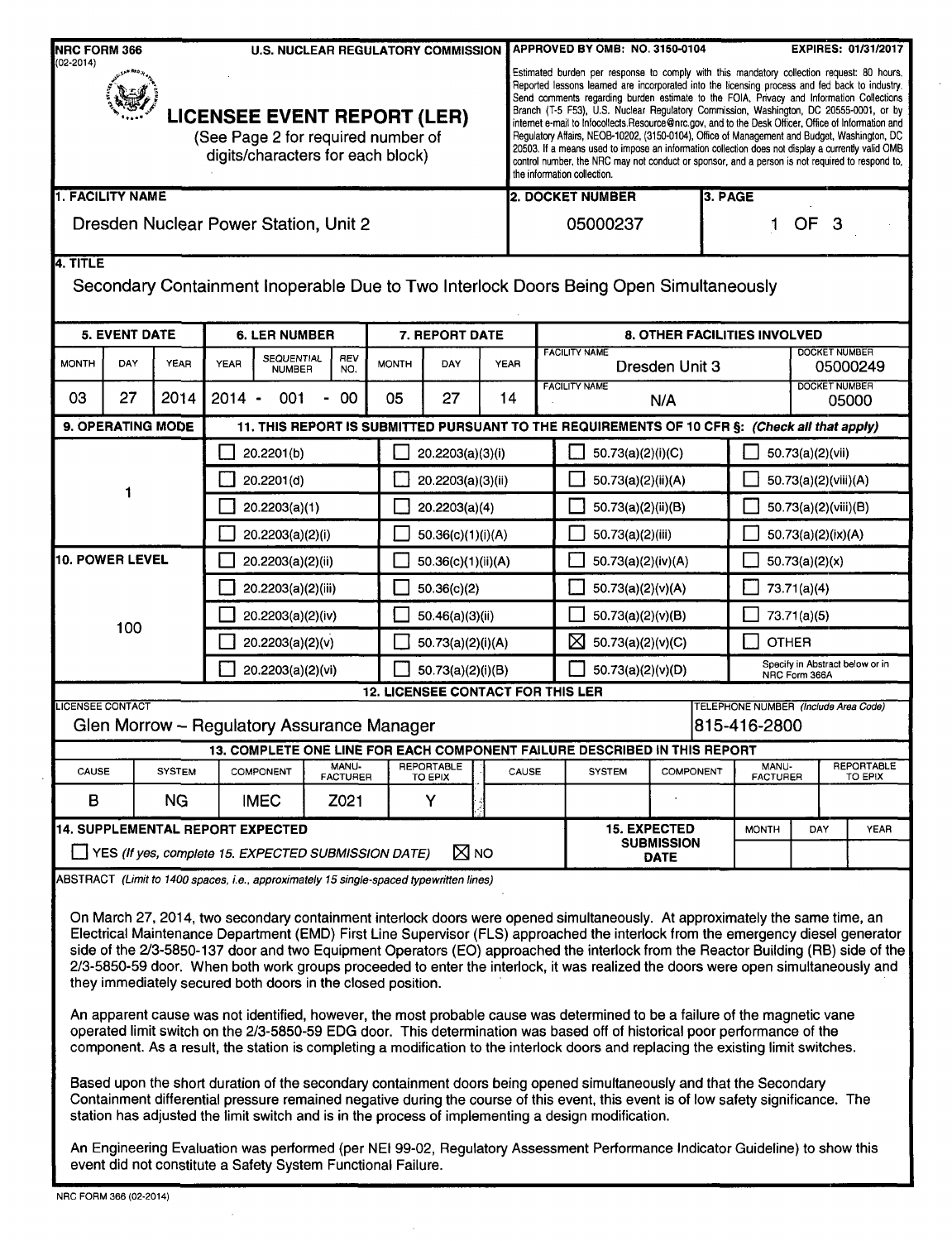| <b>U.S. NUCLEAR REGULATORY COMMISSION</b><br>NRC FORM 366A<br>(02-2014)<br><b>VE!</b><br><b>LICENSEE EVENT REPORT (LER)</b><br><b>CONTINUATION SHEET</b> |           |             | APPROVED BY OMB: NO. 3150-0104<br>required to respond to, the information collection. | Estimated burden per response to comply with this mandatory collection request: 80 hours.<br>Reported lessons learned are incorporated into the licensing process and fed back to industry.<br>Send comments regarding burden estimate to the FOIA, Privacy and Information Collections<br>Branch (T-5 F53), U.S. Nuclear Regulatory Commission, Washington, DC 20555-0001, or by<br>internet e-mail to Infocollects.Resource@nrc.gov, and to the Desk Officer, Office of Information<br>and Regulatory Affairs, NEOB-10202, (3150-0104), Office of Management and Budget,<br>Washington, DC 20503. If a means used to impose an information collection does not display a<br>currently valid OMB control number, the NRC may not conduct or sponsor, and a person is not |   | <b>EXPIRES: 01/31/2017</b> |   |
|----------------------------------------------------------------------------------------------------------------------------------------------------------|-----------|-------------|---------------------------------------------------------------------------------------|---------------------------------------------------------------------------------------------------------------------------------------------------------------------------------------------------------------------------------------------------------------------------------------------------------------------------------------------------------------------------------------------------------------------------------------------------------------------------------------------------------------------------------------------------------------------------------------------------------------------------------------------------------------------------------------------------------------------------------------------------------------------------|---|----------------------------|---|
| <b>1. FACILITY NAME</b>                                                                                                                                  | 2. DOCKET |             | <b>6. LER NUMBER</b>                                                                  |                                                                                                                                                                                                                                                                                                                                                                                                                                                                                                                                                                                                                                                                                                                                                                           |   | 3. PAGE                    |   |
| Dresden Nuclear Power Station, Unit 2                                                                                                                    | 05000237  | <b>YEAR</b> | <b>SEQUENTIAL</b><br><b>NUMBER</b>                                                    | REV<br>NO.                                                                                                                                                                                                                                                                                                                                                                                                                                                                                                                                                                                                                                                                                                                                                                | 2 | OF                         | з |
|                                                                                                                                                          |           | 2014        | 001                                                                                   | 00                                                                                                                                                                                                                                                                                                                                                                                                                                                                                                                                                                                                                                                                                                                                                                        |   |                            |   |

#### NARRATIVE

#### **PLANT AND** SYSTEM **IDENTIFICATION**

Dresden Nuclear Power Station (DNPS), Units 2 and 3, are a General Electric Company Boiling Water Reactor with a licensed maximum power level of 2957 megawatts thermal. The Energy Industry Identification System codes used in the text are identified as [XX].

## A. Plant Conditions Prior to Event:

| Unit: 02               | Event Date: 3-27-2014      | Event Time: 0151 hours CDT |
|------------------------|----------------------------|----------------------------|
| Reactor Mode: 1        | Mode Name: Power Operation | Power Level: 100 percent   |
| <b>Unit: 03</b>        | Event Date: 3-27-2014      | Event Time: 0151 hours CDT |
| <b>Reactor Mode: 1</b> | Mode Name: Power Operation | Power Level: 100 percent   |

## B. Description of Event:

On March 27, 2014, two secondary containment [NG] interlock doors [IMEC] were opened simultaneously. At approximately the same time, an Electrical Maintenance Department (EMD) First Line Supervisor (FLS) approached the interlock from the emergency diesel generator side of the 2/3- 5850-137 door and two Equipment Operators (EO) approached the interlock from the Reactor Building (RB) side of the 2/3-5850-59 door. When both work groups proceeded to enter the interlock, it was realized the doors were open simultaneously and they immediately secured both doors in the closed position. At this time, control room operators received alarm "902-4 E-21 U2/3 DIESEL GEN INTLK DOORS INOP/BYP" as would be expected with both doors open simultaneously; the alarm cleared when the doors were secured. The work groups communicated the failure to the Operations unit supervisors and were given instructions to exit through the RB door 2/3-5850-59 without further incident.

The event occurred during a period of elevated traffic through the interlock (i.e., while Diesel Generator work was in progress). To mitigate the potential for an additional failure following the event, the hand switches were administratively controlled and a door attendant was staged in the interlock to operate it. The attendant physically secured the opposite door when either door was opened. The doors were cycled approximately 300 times over the 24 hour period following the event; the interlock operated as expected.

An Engineering Evaluation was performed (per NEI 99-02, Regulatory Assessment Performance Indicator Guideline) to show this event did not constitute a Safety System Functional Failure.

# C. Cause of Event:

Troubleshooting of the event was performed in accordance with station procedures, and no causal factors could be identified as a result of troubleshooting. Multiple scenarios were postulated but engineering did not identify any as an apparent cause of the event. However, the most probable cause was determined to be a failure of the magnetic vane operated limit switch on the 2/3-5850-59 EDG door. This determination was based off of historical poor performance of the component.